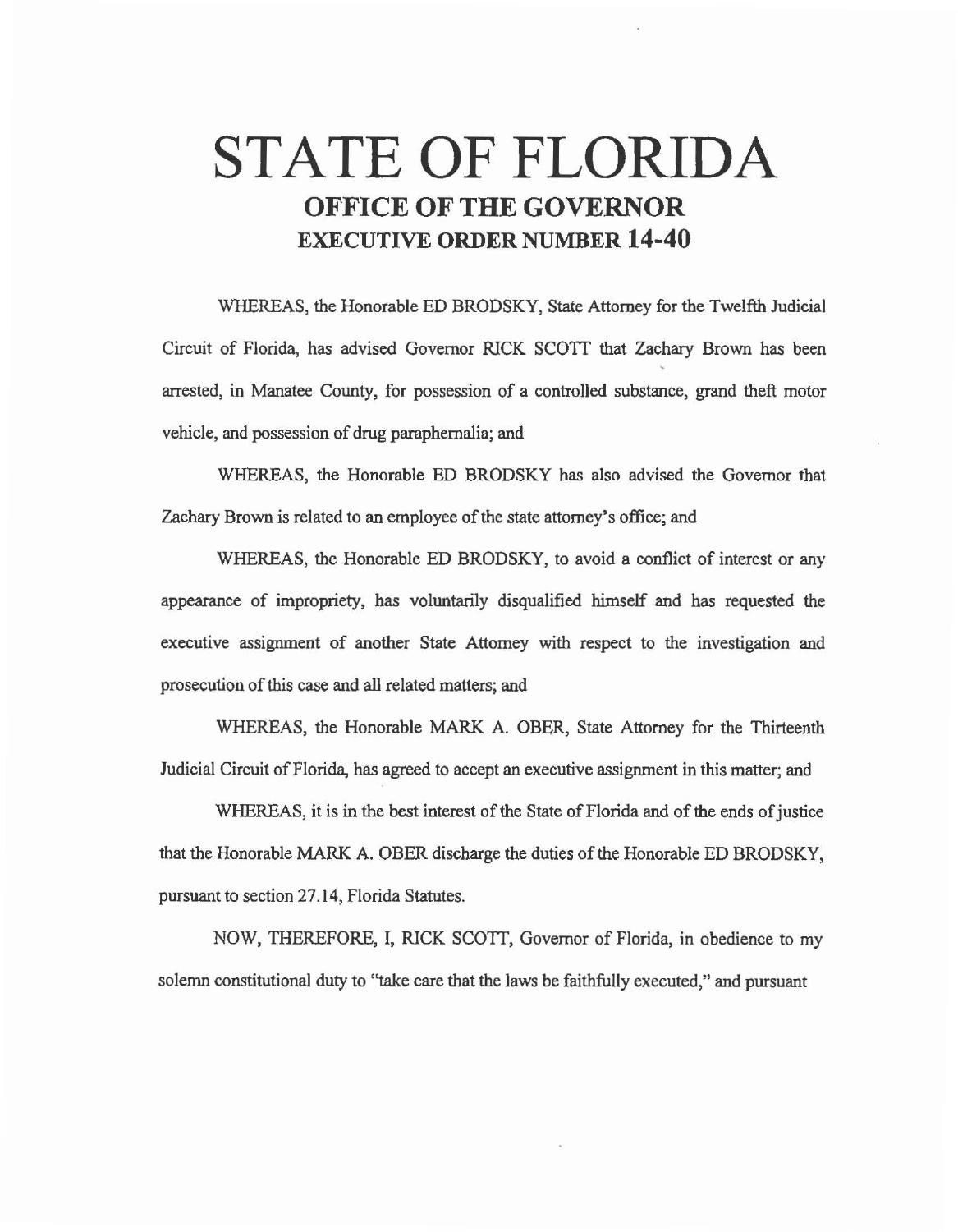to the Constitution and laws of the State of Florida, issue the following Executive Order, effective immediately:

## Section 1.

The Honorable MARK A. OBER, State Attorney for the Thirteenth Judicial Circuit of Florida, referred to as the "Assigned State Attorney," is assigned to discharge the duties of the Honorable ED BRODSKY, State Attorney for the Twelfth Judicial Circuit of Florida, as they relate to the investigation, prosecution and all matters related to Zachary Brown. Section 2.

The Assigned State Attorney or one or more Assistant State Attorneys and Investigators, who have been designated by the Assigned State Attorney, shall proceed immediately to the Twelfth Judicial Circuit of Florida, and are vested with the authority to perform the duties prescribed herein.

## Section 3.

All residents of the Twelfth Judicial Circuit are requested, and all public officials are directed, to cooperate and render whatever assistance is necessary to the Assigned State Attorney, so that justice may be served.

## Section 4.

The period of this Executive Assignment shall be for one (1) year, to and including February 10,2015.